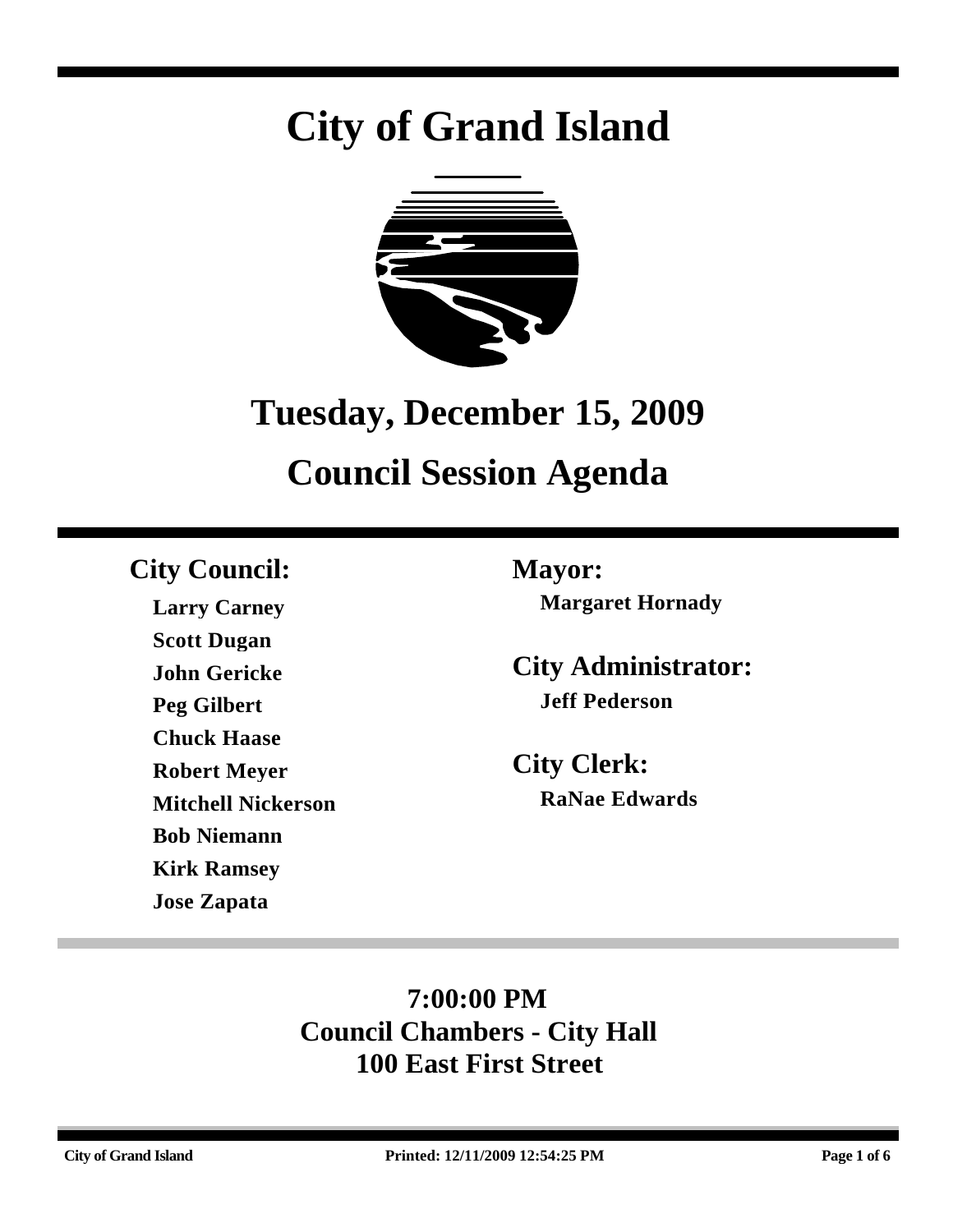#### **Call to Order**

**This is an open meeting of the Grand Island City Council. The City of Grand Island abides by the Open Meetings Act in conducting business. A copy of the Open Meetings Act is displayed in the back of this room as required by state law.**

**The City Council may vote to go into Closed Session on any agenda item as allowed by state law.**

#### **Invocation**

**Pledge of Allegiance**

**Roll Call**

#### **A - SUBMITTAL OF REQUESTS FOR FUTURE ITEMS**

**Individuals who have appropriate items for City Council consideration should complete the Request for Future Agenda Items form located at the Information Booth. If the issue can be handled administratively without Council action, notification will be provided. If the item is scheduled for a meeting or study session, notification of the date will be given.**

#### **B - RESERVE TIME TO SPEAK ON AGENDA ITEMS**

**This is an opportunity for individuals wishing to provide input on any of tonight's agenda items to reserve time to speak. Please come forward, state your name and address, and the Agenda topic on which you will be speaking.**

#### **MAYOR COMMUNICATION**

**This is an opportunity for the Mayor to comment on current events, activities, and issues of interest to the community.**

#### **C - PRESENTATIONS AND PROCLAMATIONS**

- **C1 Recognition of Julie Shaver-Frandsen, Utility Technician for 30 Years of Service with the City of Grand Island**
- **C2 Presentation of Operations Plan for State Fair Building**

**C3 Project Progress Update on the Veterans Athletic Field Complex**

#### **E - PUBLIC HEARINGS**

**E1 Public Hearing on Request from Club 69, Inc. dba Club 69, 106 East 3rd Street for**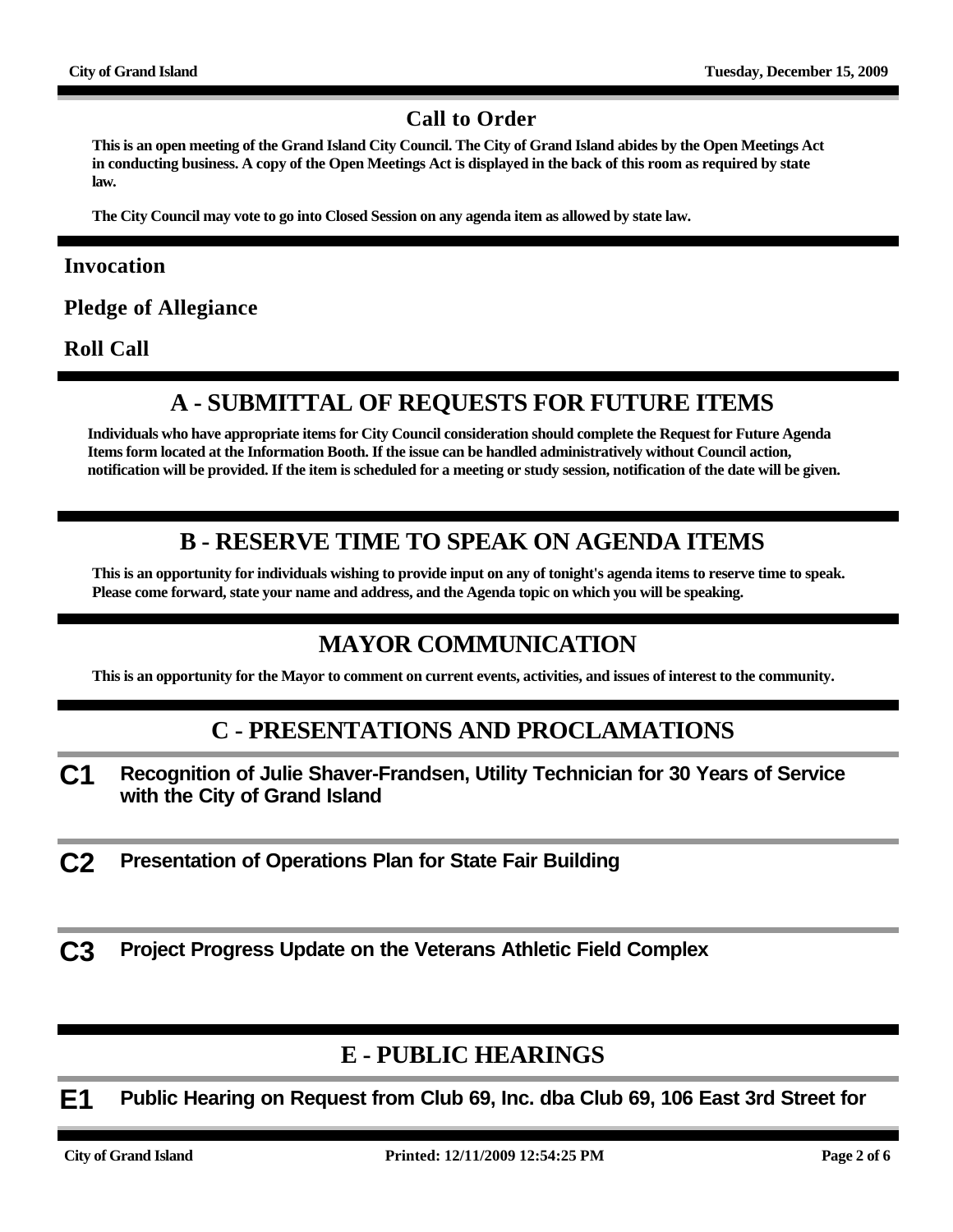**a Class "C" Liquor License**

- **E2 Public Hearing on Acquisition of Utility Easement Southwest Corner of 1108 Allen Drive - Nebraska Investment Association, LLC**
- **E3 Public Hearing on Acquisition of Utility Easement Fonner Park Hall County Livestock Improvement Association**
- **E4 Public Hearing on Easement Acquisitions for the Electric Transmission Line Project - St. Libory Loop**
- **E5 Public Hearing on Redevelopment Plan for Property Located at 703 South Lincoln Avenue**
- **E6 Public Hearing on Amending the Commercial Development Zone for Land Located at 2210 North Webb Road**

*Are there any items the council would like removed from the consent agenda?*

#### **F - ORDINANCES**

- **F1 #9245 Consideration of Amending the Commercial Development Zone for Land Located at 2210 North Webb Road**
- **F2 #9246 Consideration of Adopting Chapter 40 to the Grand Island City Code for an Illicit Discharge and Storm Water Management Ordinance**

#### **G - CONSENT AGENDA**

- **G1 Approving Minutes of December 1, 2009 City Council Regular Meeting**
- **G2 Approving Councilmember Appointments to Boards and Commissions**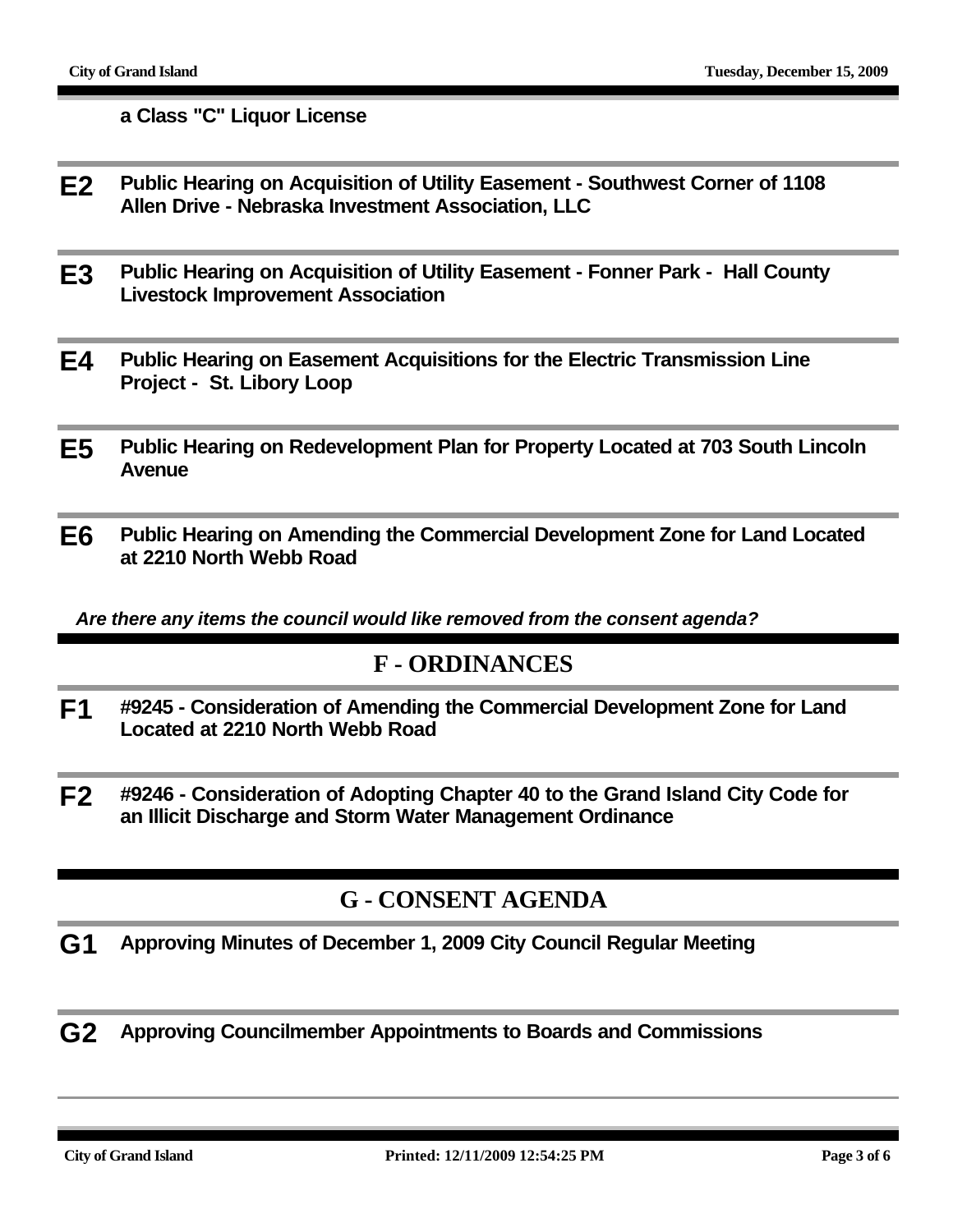- **G3 Approving Appointment of Dave Schaffer to the Business Improvement District #6 Board**
- **G4 Approving Appointments to the Electrical Board**
- **G5 Approving Appointments to the Mechanical Examining Board**
- **G6 Approving Appointments to the Plumbers Examining Board**
- **G7 #2009-311 Approving Bid Award for (1) Used Ambulance**
- **G8 #2009-312 Approving Final Plat and Subdivision Agreement for 281 Retail Second Subdivision**
- **G9 #2009-313 Approving Final Plat and Subdivision Agreement for Setlik Subdivision**
- **G10 #2009-314 Approving on Redevelopment Plan for Property Located at 703 South Lincoln Avenue**
- **G11 #2009-315 Approving Acquisition of Utility Easement Southwest Corner of 1108 Allen Drive - Nebraska Investment Association, LLC**
- **G12 #2009-316 Approving Acquisition of Utility Easement Fonner Park Hall County Livestock Improvement Association**
- **G13 #2009-317 Approving Bid Award On-Site Technical Advisor for GT3 Combustion Inspection - Burdick Station**
- **G14 #2009-318 Approving Neighborhood Stabilization Program Housing Developer**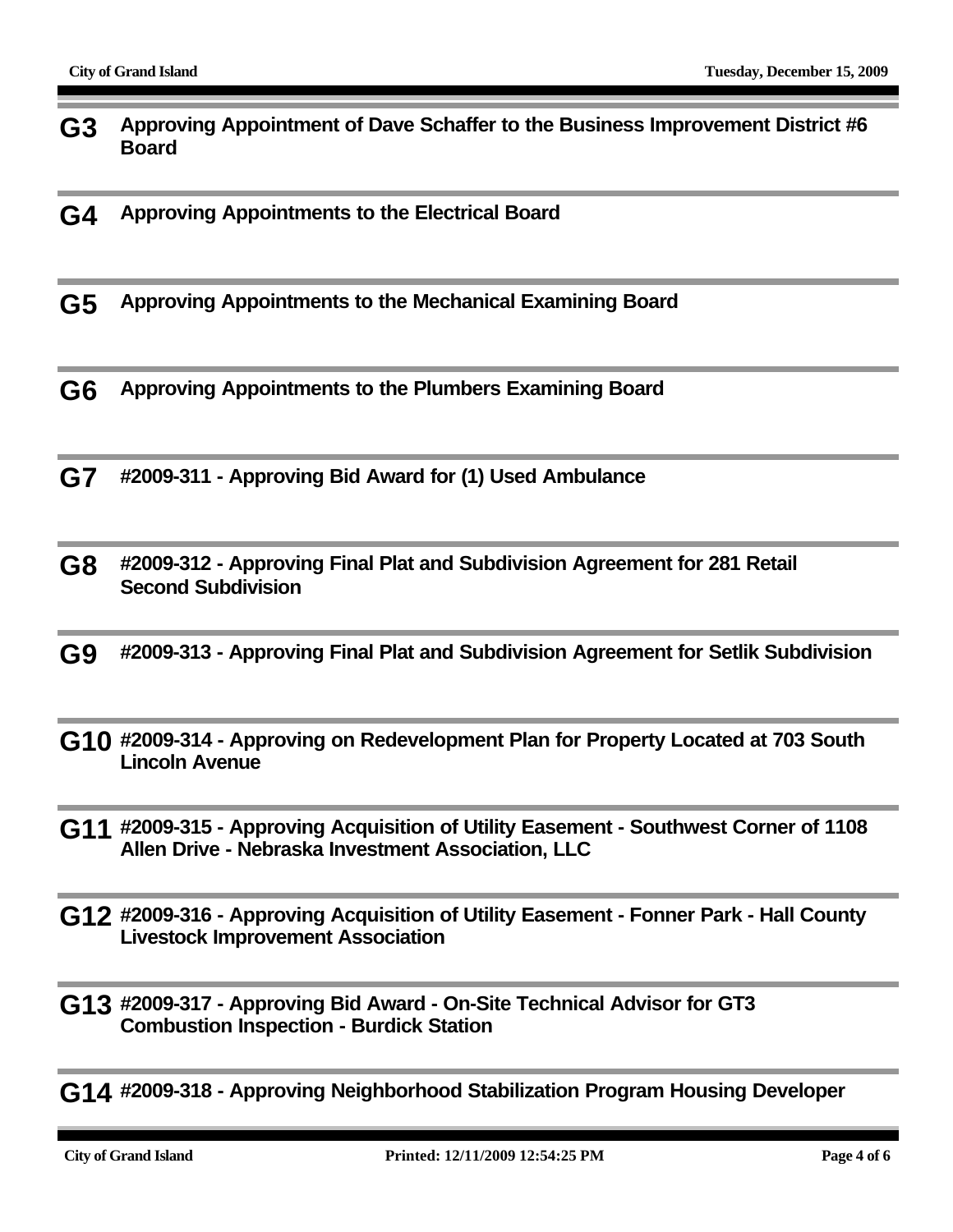**Agreements**

- **G15 #2009-319 Approving Nebraska Children and Families Foundation Contract for Coalition for Children Development Grant**
- **G16 #2009-320 Approving Bid Award for Section C Paving Improvements for Veterans Athletic Field Complex**
- **G17 #2009-321 Approving Certificate of Final Completion for Engineering Services for Phase 1 Design of Veterans Athletic Field Complex**
- **G18 #2009-322 Approving Reimbursement Agreement with AT & T for Lowering Fiber Optics Cable at the Veterans Athletic Field Complex**
- **G19 #2009-323 Approving Change Order Number 1 for Street Improvement Project No. 2009-P-3; First Street from Clark Street to Eddy Street**
- **G20 #2009-324 Approving Certificate of Final Completion for Street Improvement Project No. 2009-P-3; First Street from Clark Street to Eddy Street**
- **G21 #2009-325 Approving Bid Award for One (1)Telehandler for the Wastewater Division of the Public Works Department**

#### **I - RESOLUTIONS**

- **I1 #2009-326 Consideration of Request from Club 69, Inc. dba Club 69, 106 East 3rd Street for a Class "C" Liquor License and Manager Designation for Nickie Kallos, 1704 East .7th Street**
- **I2 #2009-327 Consideration of Economic Development Incentive Agreement with Structured Solutions, Inc.**

### **J - PAYMENT OF CLAIMS**

**J1 Approving Payment of Claims for the Period of December 2, 2009 through 15, 2009**